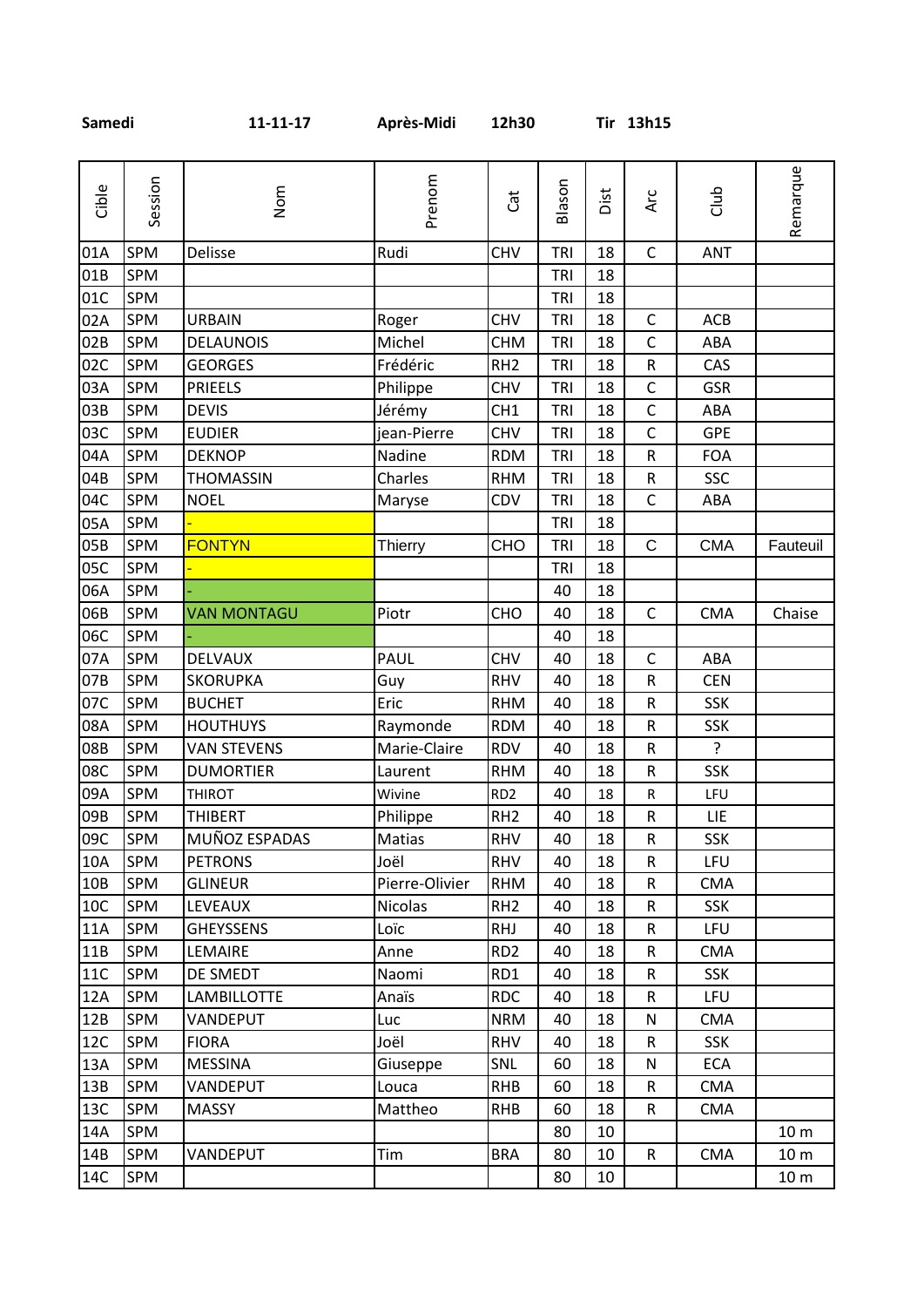| Samedi |                 | $11 - 11 - 17$         | <b>SOIR</b>   | 17h30           |            |      | Tir 18h15    |            |          |
|--------|-----------------|------------------------|---------------|-----------------|------------|------|--------------|------------|----------|
| Cible  | Session         | Nom                    | Prenom        | Cat             | Blason     | Dist | Arc          | dub        | Remarque |
| 01A    | SS              | <b>VAN ISSCHOT</b>     | Didier        | RH <sub>2</sub> | <b>TRI</b> | 18   | ${\sf R}$    | <b>FBG</b> |          |
| 01B    | SS              | LEERMAN                | Willy         | <b>CHV</b>      | <b>TRI</b> | 18   | $\mathsf C$  | <b>ECA</b> |          |
| 01C    | SS              | <b>ETIENNE</b>         | David         | CH <sub>2</sub> | <b>TRI</b> | 18   | $\mathsf{C}$ | <b>HUY</b> |          |
| 02A    | SS              | <b>LEBLANC</b>         | Stéphane      | RH <sub>2</sub> | TRI        | 18   | ${\sf R}$    | <b>FBG</b> |          |
| 02B    | SS              | <b>HOUSSIER</b>        | Gilberte      | <b>CDM</b>      | <b>TRI</b> | 18   | $\mathsf C$  | <b>ECA</b> |          |
| 02C    | SS              | <b>VERSYCK</b>         | Liève         | CD1             | <b>TRI</b> | 18   | $\mathsf C$  | <b>HUY</b> |          |
| 03A    | SS              | <b>PEREMANS</b>        | Manuel        | RH1             | <b>TRI</b> | 18   | ${\sf R}$    | <b>FBG</b> |          |
| 03B    | SS              | <b>DIPIERDOMENICO</b>  | Antonio       | <b>CHV</b>      | TRI        | 18   | $\mathsf C$  | <b>ECA</b> |          |
| 03C    | SS              | <b>PARENT</b>          | Coralie       | <b>CDJ</b>      | <b>TRI</b> | 18   | $\mathsf C$  | <b>HUY</b> |          |
| 04A    | SS              | VANDEPOELE             | Mathieu       | CH <sub>1</sub> | TRI        | 18   | $\mathsf C$  | <b>CMA</b> |          |
| 04B    | SS              | DE RYCKÈRE             | Eric          | CH <sub>2</sub> | TRI        | 18   | $\mathsf C$  | ECA        |          |
| 04C    | SS              | <b>PARENT</b>          | Marc          | CH <sub>2</sub> | TRI        | 18   | $\mathsf C$  | <b>HUY</b> |          |
| 05A    | SS              | <b>UMORE</b>           | <b>Thomas</b> | <b>CHJ</b>      | <b>TRI</b> | 18   | $\mathsf C$  | <b>LIE</b> |          |
| 05B    | SS              | <b>WOIT</b>            | Frédéric      | CH <sub>2</sub> | TRI        | 18   | $\mathsf C$  | <b>ECA</b> |          |
| 05C    | SS              | <b>GEORGES</b>         | Geoffroy      | CH <sub>2</sub> | <b>TRI</b> | 18   | $\mathsf C$  | <b>HUY</b> |          |
| 06A    | SS              | <b>FRAIPONT</b>        | Julien        | <b>CHJ</b>      | TRI        | 18   | $\mathsf C$  | ACF        |          |
| 06B    | SS              | <b>CARPENTIER</b>      | Cathy         | CD <sub>2</sub> | TRI        | 18   | $\mathsf C$  | <b>ECA</b> |          |
| 06C    | SS              | VANDERVELDEN           | Vincent       | CH <sub>2</sub> | <b>TRI</b> | 18   | $\mathsf C$  | <b>HUY</b> |          |
| 07A    | SS              | <b>FRAIPONT</b>        | Philippe      | CH <sub>2</sub> | TRI        | 18   | $\mathsf C$  | <b>ACF</b> |          |
| 07B    | SS              | <b>GUISENAIRE</b>      | Félicien      | <b>CHV</b>      | <b>TRI</b> | 18   | $\mathsf C$  | <b>ECA</b> |          |
| 07C    | SS              | <b>BIANCHI</b>         | Kevin         | CH <sub>1</sub> | <b>TRI</b> | 18   | $\mathsf C$  | <b>BTS</b> |          |
| 08A    | SS              | <b>GEURTS</b>          | <b>Brieuc</b> | CH <sub>1</sub> | <b>TRI</b> | 18   | $\mathsf C$  | <b>CMA</b> |          |
| 08B    | SS              |                        |               |                 | <b>TRI</b> | 18   |              |            |          |
| 08C    | SS              | <b>WILLEMS</b>         | Norbert       | <b>CHM</b>      | <b>TRI</b> | 18   | $\mathsf C$  | <b>ITW</b> |          |
| 09A    | SS              | <b>HERREMANS</b>       | Isabelle      | <b>RDM</b>      | 40         | 18   | R            | <b>CMA</b> |          |
| 09B    | SS              | <b>BLAIRON</b>         | Patrice       | <b>RHM</b>      | 40         | 18   | ${\sf R}$    | PAC        |          |
| 09C    | SS              | <b>BARDOUL</b>         | Andy          | RH <sub>2</sub> | 40         | 18   | ${\sf R}$    | <b>ITW</b> |          |
| 10A    | SS              | <b>HERREMANS</b>       | Anthéa        | <b>RDC</b>      | 40         | 18   | R            | <b>CMA</b> |          |
| 10B    | SS <sub>1</sub> | VANDERMUNTER           | Michaël       | <b>CHP</b>      | 40         | 18   | $\mathsf{C}$ | ABA        |          |
| 10C    | SS              | <b>BLANCHE</b>         | Patrice       | RH <sub>2</sub> | 40         | 18   | ${\sf R}$    | <b>ITW</b> |          |
| 11A    | SS              | CARRETTE               | Joelle        | <b>NRM</b>      | 40         | 18   | ${\sf N}$    | <b>CMA</b> |          |
| 11B    | SS              | <b>D'HONT</b>          | Philippe      | RH <sub>2</sub> | 40         | 18   | R            | <b>FAO</b> |          |
| 11C    | SS              | <b>LORQUET</b>         | Philippe      | RH <sub>2</sub> | 40         | 18   | $\mathsf{R}$ | <b>ITW</b> |          |
| 12A    | SS              | <b>MUYLAERT</b>        | Samuel        | <b>RHC</b>      | 40         | 18   | $\mathsf{R}$ | <b>CMA</b> |          |
| 12B    | SS              |                        |               |                 | 40         | 18   |              |            |          |
| 12C    | <b>SS</b>       | <b>LORQUET</b>         | Gaëlle        | <b>RDC</b>      | 40         | 18   | ${\sf R}$    | <b>ITW</b> |          |
| 13A    | SS              | <b>DECAUWERS</b>       | Kévin         | <b>MRM</b>      | 60         | 18   | $\mathsf R$  | <b>CMA</b> |          |
| 13B    | <b>SS</b>       |                        |               |                 | 60         | 18   |              |            |          |
| 13C    | SS              | <b>HÉBRANS LORQUET</b> | Zoé           | <b>RDB</b>      | 60         | 18   | $\mathsf{R}$ | <b>ITW</b> |          |
| 14A    | SS              | <b>DEHUY</b>           | Aymeric       | <b>RHB</b>      | 60         | 18   | R            | <b>FBG</b> |          |
| 14B    | SS              | <b>DAMBRIN</b>         | Emma          | <b>RDB</b>      | 60         | 18   | $\mathsf{R}$ | <b>CMA</b> |          |
| 14C    | SS              | <b>STAMMEN</b>         | Roland        | <b>NLM</b>      | 60         | 18   | N            | <b>ITW</b> |          |

**DIMANCHE 12-11-17 Matin 08h30 Tir 09h15**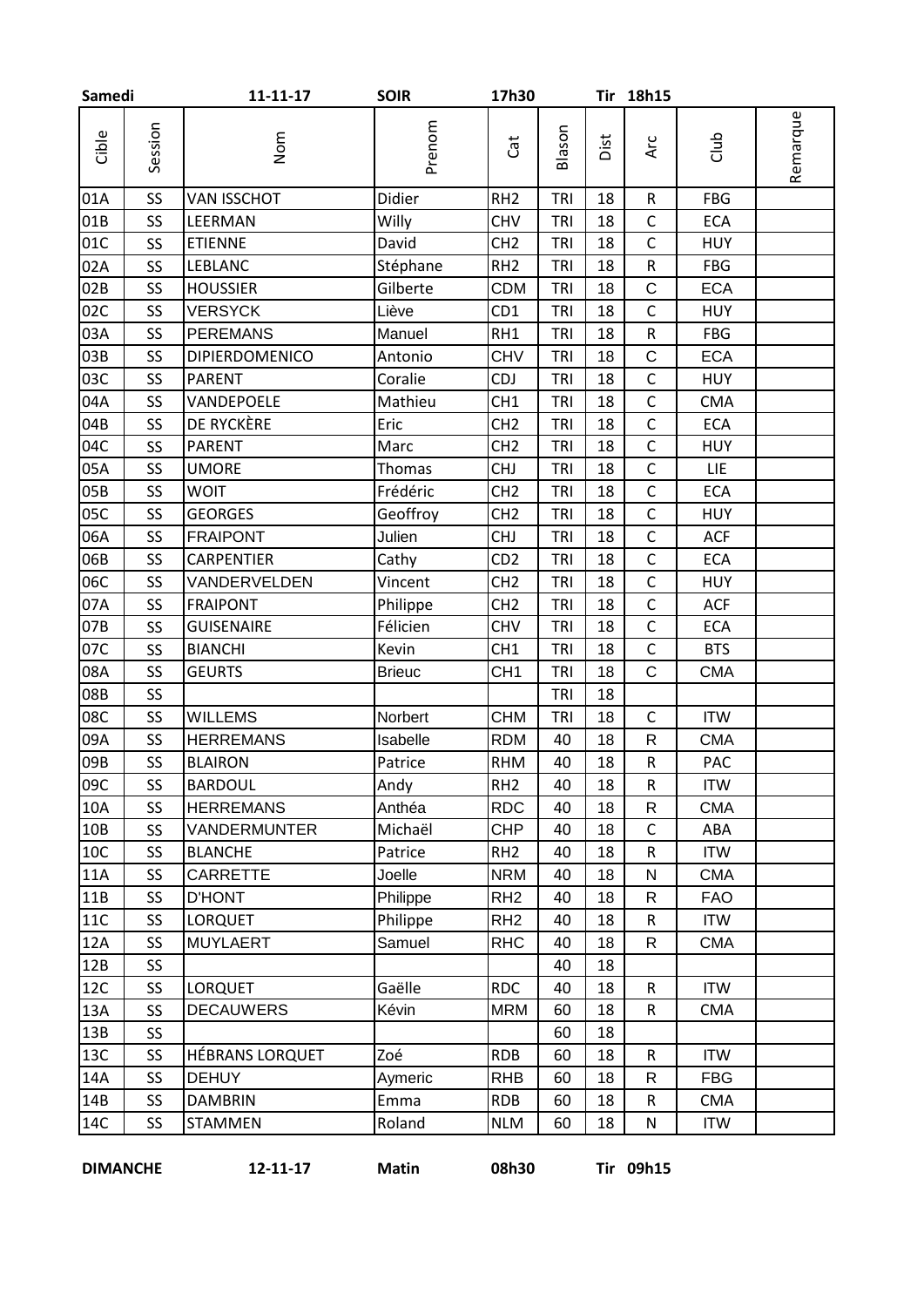| Cible      | Session    | Nom                | Prenom        | đ               | Blason     | Dist | Arc          | Club       | Remarque        |
|------------|------------|--------------------|---------------|-----------------|------------|------|--------------|------------|-----------------|
| 01A        | <b>DAM</b> |                    |               |                 | <b>TRI</b> | 18   |              |            |                 |
| 01B        | <b>DAM</b> |                    |               |                 | <b>TRI</b> | 18   |              |            |                 |
| 01C        | <b>DAM</b> |                    |               |                 | <b>TRI</b> | 18   |              |            |                 |
| 02A        | <b>DAM</b> | <b>LECLERC</b>     | Michel        | RH <sub>2</sub> | TRI        | 18   | $\mathsf{R}$ | CAS        |                 |
| 02B        | <b>DAM</b> | <b>LEDANT</b>      | <b>Bruno</b>  | RH <sub>2</sub> | <b>TRI</b> | 18   | $\mathsf{R}$ | LIE        |                 |
| 02C        | <b>DAM</b> | <b>BOTTIAU</b>     | David         | CH <sub>2</sub> | <b>TRI</b> | 18   | С            | Chauny     |                 |
| 03A        | <b>DAM</b> | <b>CHRISTOPHE</b>  | Pierre        | <b>CHM</b>      | <b>TRI</b> | 18   | $\mathsf C$  | CAS        |                 |
| 03B        | <b>DAM</b> | <b>CLEREBAUT</b>   | Philippe      | CH <sub>2</sub> | TRI        | 18   | $\mathsf{C}$ | <b>FOA</b> |                 |
| 03C        | <b>DAM</b> | <b>DESHORME</b>    | Michel        | RH <sub>2</sub> | <b>TRI</b> | 18   | $\mathsf R$  | <b>GSR</b> |                 |
| 04A        | <b>DAM</b> | <b>HARDENNE</b>    | Eric          | <b>CHM</b>      | <b>TRI</b> | 18   | $\mathsf C$  | <b>HUY</b> |                 |
| 04B        | <b>DAM</b> | TU                 | Minh Ly       | RH <sub>2</sub> | TRI        | 18   | ${\sf R}$    | <b>FOA</b> |                 |
| 04C        | <b>DAM</b> | VANCAUTER          | Christophe    | RH <sub>2</sub> | TRI        | 18   | $\mathsf R$  | <b>PAC</b> |                 |
| 05A        | <b>DAM</b> |                    |               |                 | TRI        | 18   |              |            |                 |
| 05B        | <b>DAM</b> | <b>DEVOS</b>       | Aline         | CDV             | <b>TRI</b> | 18   | C            | <b>FOA</b> |                 |
| 05C        | <b>DAM</b> | <b>AMAURY</b>      | Raphaël       | CH <sub>2</sub> | <b>TRI</b> | 18   | C            | <b>PAC</b> |                 |
| 06A        | <b>DAM</b> | <b>GENIN</b>       | Jean-Marc     | <b>CHM</b>      | <b>TRI</b> | 18   | $\mathsf C$  | <b>FAO</b> |                 |
| 06B        | <b>DAM</b> | <b>ROYEN</b>       | Laurent       | RH <sub>1</sub> | TRI        | 18   | R            | <b>FOA</b> |                 |
| 06C        | <b>DAM</b> | VANCRAEYNEST       | Jonathan      | RH <sub>2</sub> | <b>TRI</b> | 18   | $\mathsf R$  | <b>PAC</b> |                 |
| 07A        | <b>DAM</b> | <b>DESMECHT</b>    | Antonin       | RH1             | 40         | 18   | ${\sf R}$    | <b>FAO</b> |                 |
| 07B        | <b>DAM</b> | DE GREEF           | Jean          | <b>RHV</b>      | 40         | 18   | $\mathsf R$  | <b>SSK</b> |                 |
| 07C        | <b>DAM</b> |                    |               |                 | 40         | 18   |              |            |                 |
| 08A        | <b>DAM</b> | <b>CARDONA</b>     | <b>Benoit</b> | RH <sub>2</sub> | 40         | 18   | $\mathsf{R}$ | <b>FAO</b> |                 |
| 08B        | <b>DAM</b> | DE GREEF           | Benjamin      | <b>RHC</b>      | 40         | 18   | ${\sf R}$    | <b>SSK</b> |                 |
| 08C        | <b>DAM</b> |                    |               |                 | 40         | 18   |              |            |                 |
| 09A        | <b>DAM</b> | <b>DELVAL</b>      | Alain         | <b>RHM</b>      | 40         | 18   | $\mathsf{R}$ | <b>FAO</b> |                 |
| 09B        | <b>DAM</b> | <b>GALLEZ</b>      | Arthur        | <b>RHC</b>      | 40         | 18   | $\mathsf{R}$ | <b>CMA</b> |                 |
| 09C        | <b>DAM</b> | <b>CRAVIOLATTI</b> | Alessandro    | RH <sub>2</sub> | 40         | 18   | R            | <b>GSR</b> |                 |
| 10A        | <b>DAM</b> | FIEVEZ             | Tom           | <b>RHC</b>      | 40         | 18   | R            | <b>FAO</b> |                 |
| 10B        | <b>DAM</b> | DE BEULE           | Marine        | <b>RDC</b>      | 40         | 18   | $\mathsf{R}$ | <b>CMA</b> |                 |
| 10C        | DAM        |                    |               |                 | 40         | 18   |              |            |                 |
| 11A        | DAM        | <b>SEYKENS</b>     | Fred          | RH <sub>2</sub> | 40         | 18   | $\mathsf{R}$ | <b>FAO</b> |                 |
| 11B        | <b>DAM</b> | <b>CASTILLE</b>    | Cécile        | RD <sub>2</sub> | 40         | 18   | R            | <b>LFU</b> |                 |
| <b>11C</b> | <b>DAM</b> | <b>RANDLE</b>      | Daniel        | <b>RHV</b>      | 40         | 18   | R            | <b>CMA</b> |                 |
| 12A        | <b>DAM</b> | <b>SEYKENS</b>     | Delya         | <b>RDB</b>      | 60         | 18   | R            | <b>FAO</b> |                 |
| 12B        | <b>DAM</b> | <b>COLOT</b>       | Ludovic       | <b>RHB</b>      | 60         | 18   | R            | <b>LFU</b> |                 |
| 12C        | <b>DAM</b> | <b>BUNGENEERS</b>  | Daniel        | <b>NLM</b>      | 60         | 18   | N            | <b>HUY</b> |                 |
| 13A        | <b>DAM</b> | <b>DRANSART</b>    | Louis         | <b>RHB</b>      | 60         | 18   | R            | <b>MSP</b> |                 |
| 13B        | <b>DAM</b> | <b>COLOT</b>       | Emmeran       | <b>RHP</b>      | 60         | 18   | R            | <b>LFU</b> |                 |
| 13C        | <b>DAM</b> | <b>LOOSVELD</b>    | Luca          | <b>RHP</b>      | 60         | 18   | $\mathsf{R}$ | <b>CMA</b> |                 |
| 14A        | DAM        |                    |               |                 | 80         | 10   |              |            | 10 <sub>m</sub> |
| 14B        | <b>DAM</b> | <b>COLOT</b>       | Benjamin      | <b>ASP</b>      | 80         | 10   | $\mathsf{R}$ | LFU        | 10 <sub>m</sub> |
| 14C        | DAM        |                    |               |                 | 80         | 10   |              |            | 10 <sub>m</sub> |
| 14C        | <b>DPM</b> |                    |               |                 | Tri        | 18   |              |            |                 |